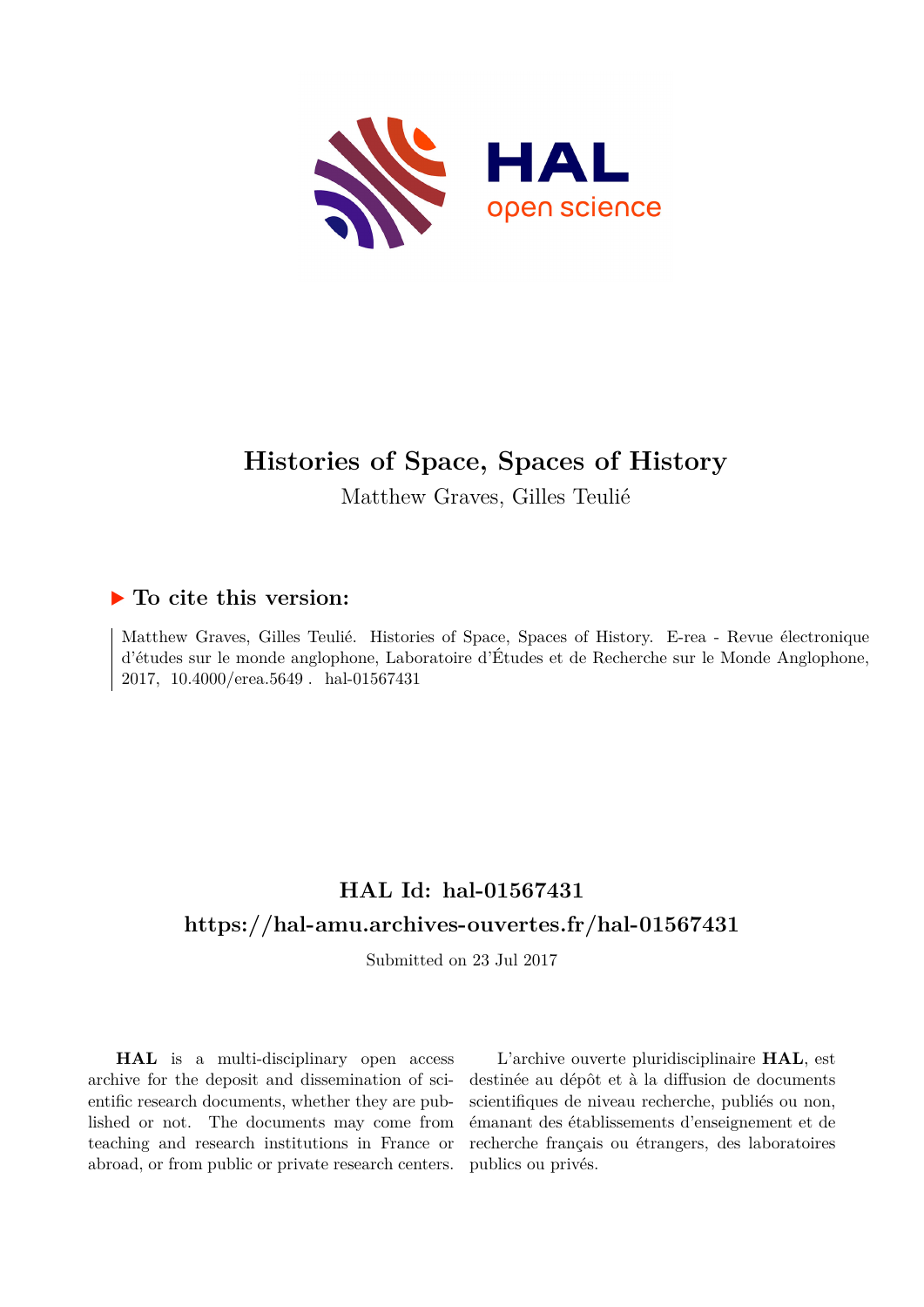

**E-rea** Revue électronique d'études sur le monde anglophone

**14.2 | 2017** 1. Pastoral Sounds / 2. Histories of Space, Spaces of **History** 

# Histories of Space, Spaces of History - Introduction

Matthew GRAVES and Gilles TEULIÉ



Electronic version URL:<http://erea.revues.org/5875> ISBN: ISSN 1638-1718 ISSN: 1638-1718

Publisher

Laboratoire d'Études et de Recherche sur le Monde Anglophone

Brought to you by Aix-Marseille Université



#### Electronic reference

Matthew GRAVES and Gilles TEULIÉ, « Histories of Space, Spaces of History - Introduction », *E-rea* [Online], 14.2 | 2017, Online since 15 June 2017, connection on 23 July 2017. URL : http:// erea.revues.org/5875

This text was automatically generated on 23 July 2017.



*E-rea* est mis à disposition selon les termes de la [licence Creative Commons Attribution - Pas](http://creativecommons.org/licenses/by-nc-nd/4.0/) [d'Utilisation Commerciale - Pas de Modi](http://creativecommons.org/licenses/by-nc-nd/4.0/)fication 4.0 International.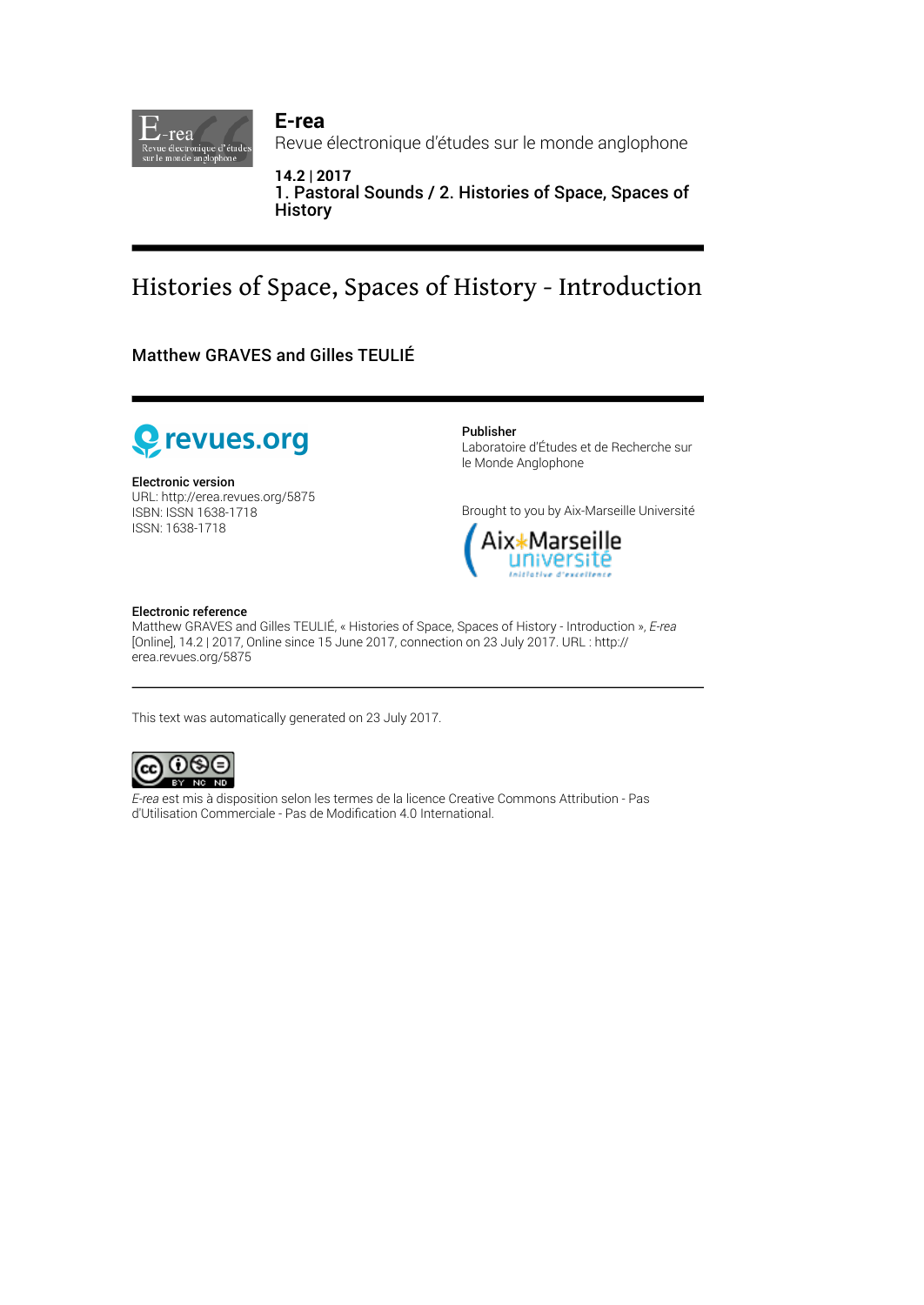# Histories of Space, Spaces of History - Introduction

Matthew GRAVES and Gilles TEULIÉ

*The editors would like to thank the following for their input and assistance in the preparation of this issue:*

*Stéphanie Bélanger (RMC), André Dodeman (Grenoble 3), Amala Groom (City of Sydney), Elizabeth Rechniewski (USYD), John Potts (Macquarie), Michel Prum (Paris 7), Fanny Roblès (AMU), Berny Sèbe (Birmingham), Shanti Sumartojo (RMIT), Nathalie Vanfasse (E-rea general editor, AMU), Grégoire Lacaze (E-rea copy editor, AMU), as well as our fellow coordinators of the "Critical Geographies" research network: Catherine Delmas (CEMRA, Grenoble 3), Helen Goethals and Mathilde Rogez (CSA, Toulouse 2), Florence Labaune-Demeule (IETT, Lyon 3), Mélanie Joseph Vilain (CIL, Dijon), and Claire Omhovère (EMMA, Montpellier 3).*

1 Thirty years on from 'the spatial turn' in the humanities and social sciences, the "recognition that social and cultural life do not happen on the head of a pin but are thoroughly spatial" (Cresswell) has opened up new transdisciplinary fields of enquiry across the borders of geography and history, just as the rapid development of nomadic and networked communications technology has transformed our experience and understanding of time and space (Potts 1). Space and place are no longer seen as the context or outcome of socio-cultural processes, but as vectors of their circulation and flows, structuring networks, constellations and inter-connectivity, raising the prospect of a "global sense of the local, a global sense of place" (Massey 30). Historians have begun to stretch space and expand time, shifting perspectives from the close-up to the broader horizons of trans-national and trans-temporal histories ; in David Armitage's words "where once historians preferred the microscope we are reaching again for the telescope" (210), while geographers and social scientists have applied the tools of critical theory to questioning the "power geometries" in the production of space, place and the lived environment (Massey 25), looking beyond the flat representation of space to examine its social construction, diachronic dimensions, and cultural and geopolitical articulations (Dodds).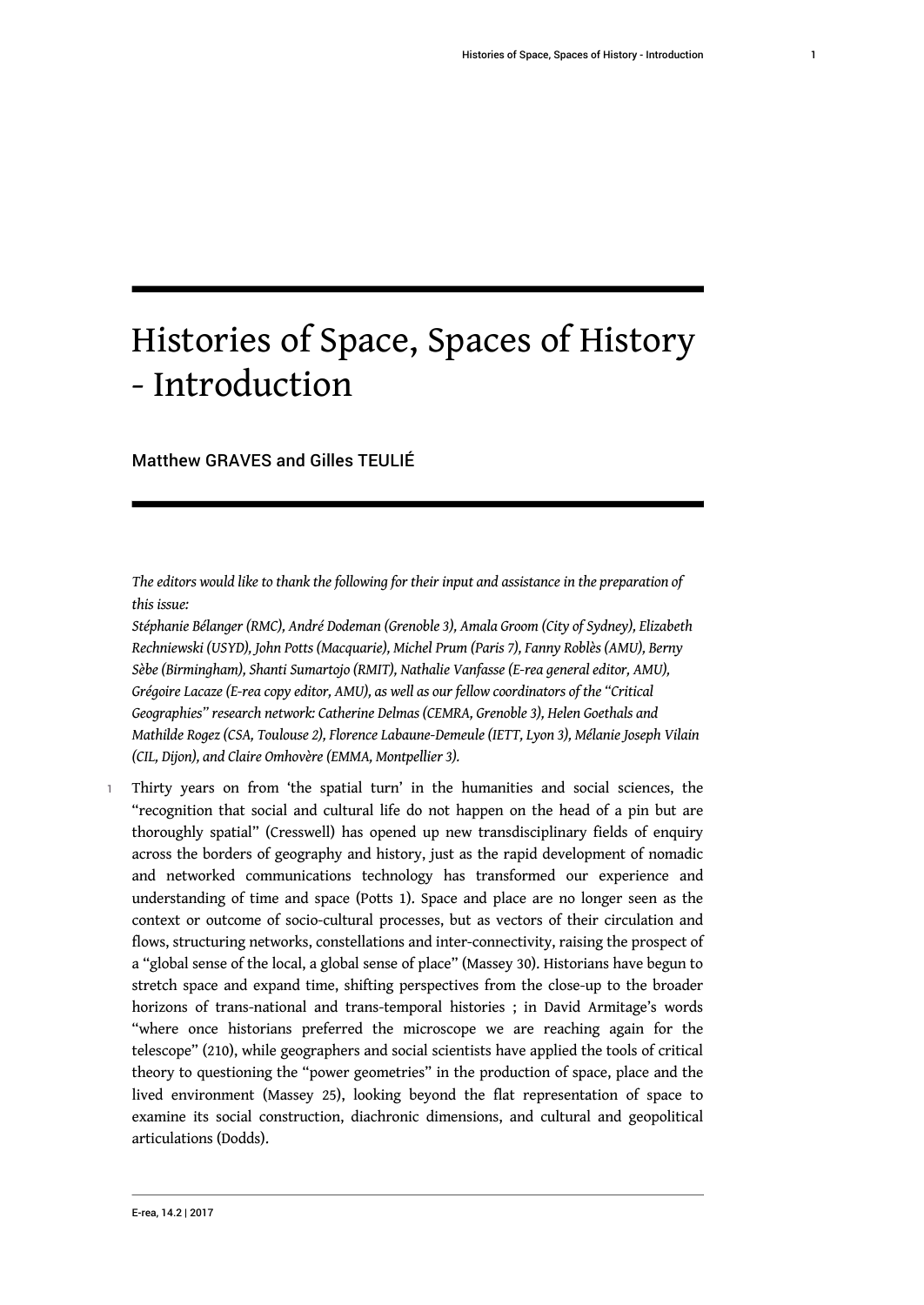- <span id="page-3-0"></span>2 Taking its title from the seminar theme of the inter-university Critical Geographies network 2015-17 (Aix-Marseille, Dijon, Grenoble 3, Lyon 2, Montpellier 3, Toulouse 2), this issue of *E-rea* examines the temporalities of space and the spatialities of time in the area of colonial and postcolonial Commonwealth Studies viewed through the prism of the Geohumanities<sup>[1](#page-6-0)</sup>, with an emphasis on historiographies that transcend the national or underpass it at the infra-state scale of relations, while overflowing conventional timelines and adopting perspectives that lengthen focus and broaden analytical scope, connecting social and cultural trajectories across disciplinary boundaries. The authors draw upon the methodologies of colonial and postcolonial history, geohistory and geopolitics, memory studies, commemorative politics, geopoetics and literary mapping, media studies and the digital humanities. Chorologically, the articles collected here range from the Indian Ocean and subcontinent (Di Costanzo and Deschamps on British India, Tampoe-Hautain on Ceylon/Sri Lanka before and after independence), to the Mediterranean and British *lieux de mémoire* on the French Riviera (Teulié), "Frenchness" in colonial Australia (Bergantz), Australia's European and Aboriginal geographies of remembrance (Rechniewski and Graves), and Australia's literary topographies (Potts and Davidson). Chronologically, the contributions span the 18<sup>th</sup> to the 21<sup>st</sup> centuries, from the imperial through the postcolonial to the contemporary epoch.
- 3 "Armed by now with critical transnational and transtemporal perspectives", write Guldi and Armitage in *The History Manifesto*, "historians can be guardians against parochial perspectives and endemic short-termism" (125). The first section of this issue responds to their call to make the past once again relevant to the public arena by assessing the impact of 'the transnational turn' on our understanding of national histories in a global frame. Reassessing the experience of French migrants in Australia from a transnational vantage point enables Alexis Bergantz to look beyond the 'contribution history' of their 'place' in Australian society to the idea of "Frenchness" as a performative social strategy which "binds migrants to the nation not as an after-thought but as constitutive of it". Avoiding the 'othering' attendant upon the localisation of migrant diaspora, Bergantz considers that French culture (to paraphrase Saïd 2001) is 'on the inside' of Australian national identity from its inception, connecting it to the wider world. Adopting a "global historical perspective" on India's Great War history allows Thierry Di Costanzo to contrast the relative disinterest for the 1914-18 centenary among scholars and state agencies in India, where it is overshadowed by decolonization and partition, with the engagement of the Indian diaspora in commemorative events worldwide (in Marseille, the centenary of the landing of the British Indian Army expeditionary force in France on 25 September 1914 was commemorated in a ceremony organized not by the Indian government, but by the Sikh association of France specifically to mark the arrival of the Sikh contingent). For Di Costanzo, the fractioning of WWI memory belies the importance of India's contribution to the war effort in understanding the course of its postwar international relations and the history of the independence movement in the sub-continent.
- 4 The transcendence of national history and the subversion of conventional periodisations which flow from the transnational and transtemporal turns (Armitage 211) facilitate the explorations of "connected histories and circulation within empires" (Potter) which are the focus of our second section. Simon Deschamps shows how, from the second half of the 18<sup>th</sup> century onwards, freemasonry acted as a "transnational force" linking the spaces of metropolitan Britain and British India and interconnecting the flows of people, ideas and trade across the Anglo-Indian world beyond the ambit of company and state agencies. A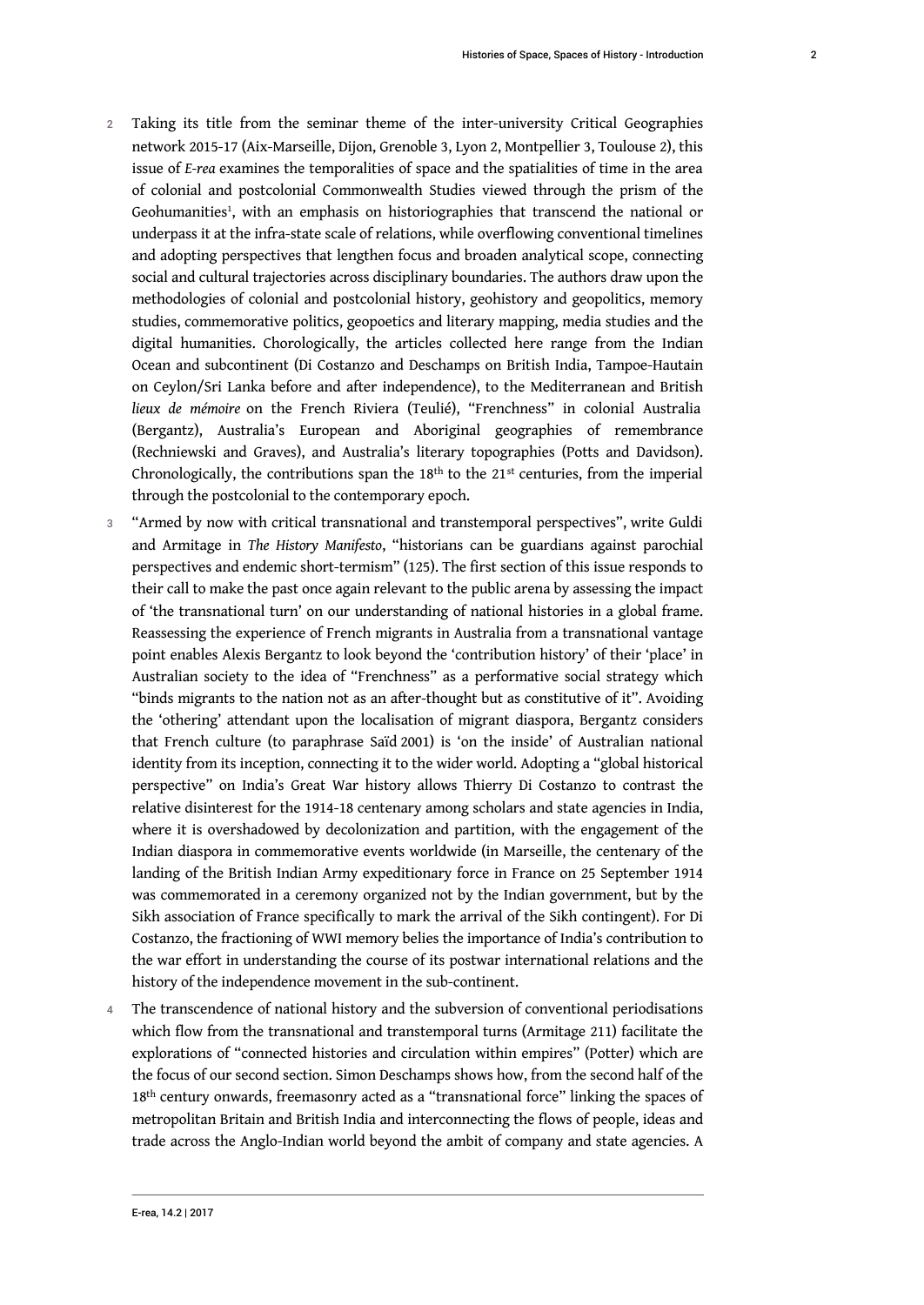borders of caste, class, language and religion between Sinhalese and Tamil cultures, before the Sinhala "cultural patriotism" of the 1950s and the "indigenization" policies of the 1960s erected barriers to social and cultural circulation. Viewed from the bridge, the film industry becomes at once a mirror of Sri Lanka's socio-ethnic malaise and a model for postcolonial economic and cross-cultural exchange.

- 5 The third section is concerned with how memorial landscapes are both shaped by and reshape historical narratives. It opens with two geohistorical enquiries (Teulié, Graves and Rechniewski) into the commemorative politics of what Saïd terms "the struggle over geography" (1994 6), or Withers "place-as-contested-space" (658), and concludes with an Australian case study (Potts and Davidson) in "storified" spatial experience mediated by digitalised literary histories mapping connections/disconnections between the "representational space" of GIS and "absolute space" (White 5). Spatial history is as much about absence as presence, about the missing pieces in the jigsaw of memory, the ghosts in the landscape. Gilles Teulié sees the dialectic of absence/presence in the destruction by occupying Axis forces during the Second World War of memorials to the Francophile British monarchs (Victoria and Edward VII) who 'made' the French Riviera and embodied the Entente Cordiale. He reads wartime iconoclasm and postwar moves by French civil society to repair it as an "iconoclash" over *lieux de mémoire* whereby the belligerents each sought in turn to symbolically erase and rewrite the history of contested space. Absence in a colonial/postcolonial context is also the focus of Graves and Rechniewski's interrogation of the silences in the Australian commemorative landscape and the marginalization or suppression of indigenous histories in favour of white settler narratives. They see the endeavours of a new generation of Australian historians and Aboriginal activists to reconnect with the Aboriginal past, recover the "lost histories" of place (McKenna) and inscribe them in Australia's geography of remembrance, as part of a post-nationalist "rediscovery history" with powerful social and political ramifications.
- 6 In his groundbreaking essay "What is Spatial History?" Richard White introduces the impact of the new technologies in cartographic terms: "Maps and texts are critical for representations of space, but representations of space cannot be confined to maps for a simple reason: maps and texts [are] ultimately static while movement is dynamic". He argues that, although mobile, digital mapping on smartphones, on the Internet and in GIS continues to operate on the level of representational space, as it is "lived and experienced through symbolic associations" (5). John Potts calls this the "virtual network sphere", where "space is the overlapping of the virtual onto the geographical" (51). Macquarie University's *Words in Place* project, piloted by Potts and Davidson, catalogues sites of significance in Australian literature using digital mapping to navigate this "new hybrid space" and enhance the experience of public space through knowledge of its literary history; the authors focus on commemorative literary sites which they see as missing from the field of digital literary mapping. Recognizing that map-making is an inherently selective and political process, they respond to the rallying call of critical geographers for "alternative cartographic representations to critique normative geopolitical ideas" (Moore and Perdue 892). Analysis of the map data from the sample sites in Sydney, Canberra and Melbourne reveals symbolic relations otherwise hidden from the casual spectator: the over-representation of pre-war authors, the severe under-representation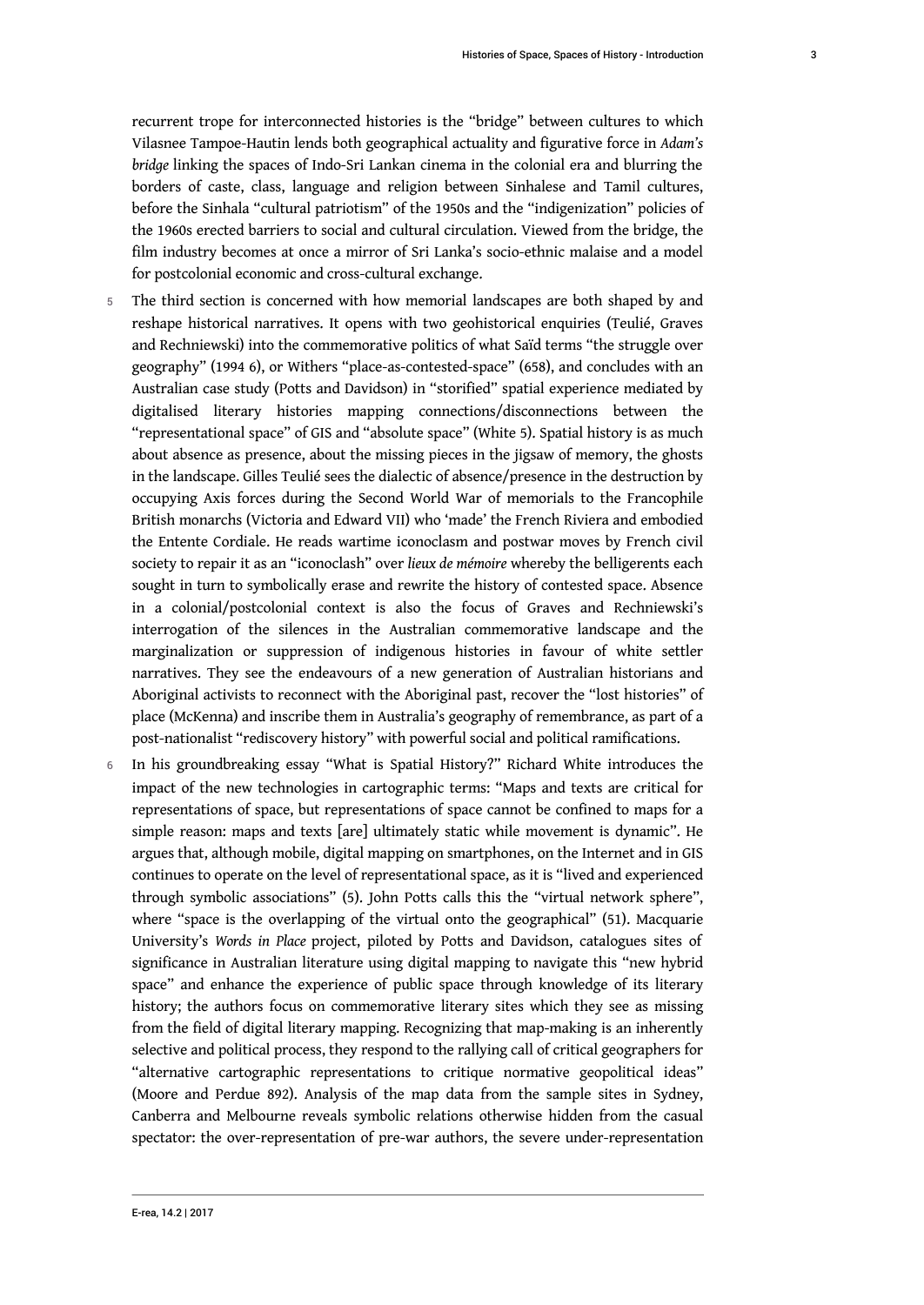of multicultural writers, and the total absence of single indigenous authors in urban public space – "a legacy of discredited Assimilation and White Australia policies [that] is no longer excusable".

7 In adopting the transnational and transtemporal perspectives of the Geohumanities, the articles assembled here seek to open fresh fields of vision around familiar landmarks in Commonwealth Studies, surpassing the narrow focalisation of nationalist history, which Carter compares to the savant's "satellite eye" (xx) and McKenna to the tunnel vision of the colonial naturalist's telescope that "allows us to see in fine detail what is within the frame, at the same time as it disconnects that detail from its surroundings and cuts off our peripheral vision" (xiv-xv). In their attention to the bigger picture, deep history and spaces of interconnection and circulation, they aspire to place centrefield histories hitherto considered peripheral.

#### BIBLIOGRAPHY

Armitage, David. "Horizons of History: Space, time and the future of the past." *History Australia* 12.1 (April 2015): 207-225. Print.

Carter, Paul. *The Road to Botany Bay: An Essay in Spatial History*. London: Faber and Faber, 1987. Print.

Cresswell, Tim. "Space, Place and the Geohumanities." *Northeastern University Humanities Center*. Northeastern University, 3 Nov. 2014. Web. 15 May 2017.

Dodds, Klaus. "Critical Geographies." Université de Toulouse-Jean Jaurès, Toulouse. 6 Mar. 2015. Key-note address.

Guldi, Jo, and David Armitage. *The History Manifesto*. 2014. Cambridge: Cambridge University Press, Feb. 2017. *Cambridge Core*. Web. 15 May 2017.

Lyons, Martin, and Penny Russell, eds. *Australia's History: themes and debates*. Sydney: UNSW Press, 2005. Print.

Massey, Doreen. "A global sense of place." *Marxism Today* (June 1991): 24-30. Print.

McKenna, Mark. *From the Edge: Australia's Lost Histories.* Carlton, Vic.: The Miegunyah Press, 2016. Print.

Moore, Anna W., and Nicholas A. Perdue. "Imagining a Critical Geopolitical Cartography." *Geography Compass* 8.12 (2014): 892-901.

Potter, Simon. "The Mass Media and how the British Public Imagined the Empire." *Circulations et empires : expérimenter les histoires connectées (Méditerranée, Moyen-Orient, Afrique - XVIe / XXe siècles)* seminar. Maison méditerranéenne des sciences de l'homme, Aix-Marseille Université, Aix-en-Provence. 17 April 2016. Key-note address.

Potts, John. *The New Time and Space*. London: Palgrave Macmillan, 2015. Print.

Saïd, Edward. *Culture and Imperialism*. London: Vintage, 1994. Print.